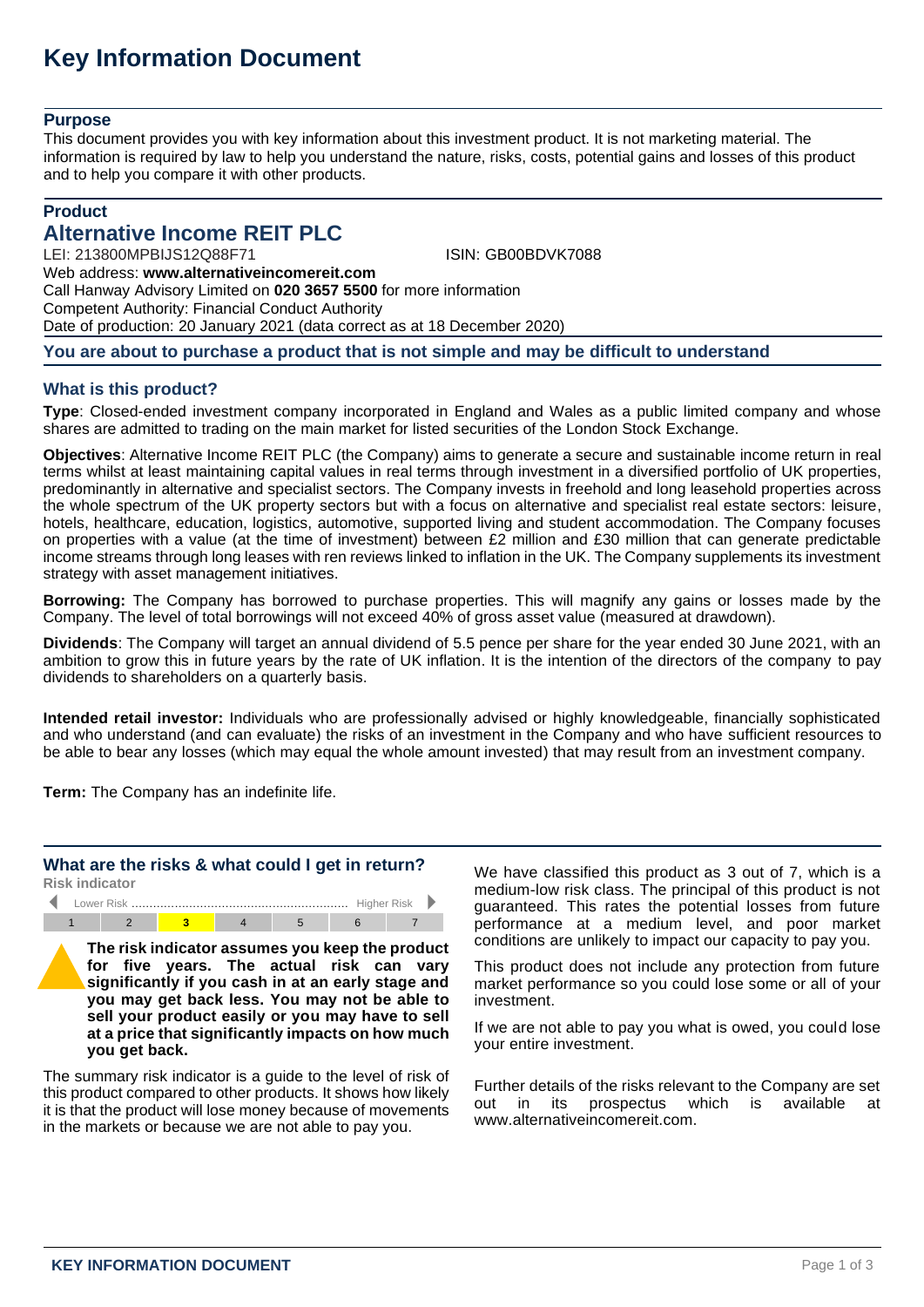# **What are the risks & what could I get in return? (continued)**

#### **Performance Scenarios**

| Investment = $£10,000$              |            |           |          |
|-------------------------------------|------------|-----------|----------|
| <b>Scenarios</b>                    | 1 year     | 3 years   | 5 years  |
| <b>Stress scenario</b>              |            |           |          |
| What you might get back after costs | £4,052     | £5,597    | £6,229   |
| Average return each year            | $-59.48\%$ | $-17.59%$ | $-9.03%$ |
| Unfavourable scenario               |            |           |          |
| What you might get back after costs | £8,380     | £7,172    | £6,516   |
| Average return each year            | $-16.20%$  | $-10.49%$ | $-8.21%$ |
| <b>Moderate scenario</b>            |            |           |          |
| What you might get back after costs | £9,551     | £8,726    | £8,108   |
| Average return each year            | $-4.49%$   | $-4.44%$  | $-4.11%$ |
| <b>Favourable scenario</b>          |            |           |          |
| What you might get back after costs | £10,787    | £10,721   | £10,389  |
| Average return each year            | 7.87%      | 2.35%     | 0.77%    |

This table shows the money you could get back over the recommended five-year holding period, under different scenarios, assuming that you invest £10,000.

The scenarios shown illustrate how your investment could perform. You can compare them with the scenarios of other products.

The scenarios presented are an estimate of future performance based on evidence from the past performance of a proxy on how the value of this investment varies, and are not an exact indicator. What you get will vary depending on how the market performs and how long you keep the product.

The stress scenario shows what you might get back in extreme market circumstances, and it does not take into account the situation where we are not able to pay you.

The figures shown include all the costs of the product itself, but may not include all the costs that you pay to your advisor or distributor. The figures do not take into account your personal tax situation, which may also affect how much you get back.

#### **What happens if Alternative Income REIT PLC is unable to pay out?**

The Company is not required to make any payment to you in respect of your investment, save where it has promised to make a payment to you, for example in relation to a declared dividend. You may face a financial loss should Alternative Income REIT PLC default on their obligations. There is no compensation or guarantee scheme in place which may offset all or any of this loss. If you invest in the Company, you should be prepared to assume the risk that you could lose all of your investment.

#### **What are the costs?**

The Reduction in Yield (RIY) shows what impact the total costs you pay will have on the investment return you might get. The total costs take into account one-off, ongoing and incidental costs.

The amounts shown here are the cumulative costs of the product itself, for three different holding periods. They include potential early exit penalties. The figures assume you invest £**10,000**. The figures are estimates and may change in future.

#### **Costs Over Time**

The person selling you or advising you about this product may charge you other costs. If so, this person will provide you with information about these costs, and show you the impact that all costs will have on your investment over time.

| <b>Investment Scenarios</b><br>£10,000 | If you cash in after 1<br>year | If you cash in after 3<br>vears | If you cash in after 5<br><b>vears</b> |
|----------------------------------------|--------------------------------|---------------------------------|----------------------------------------|
| <b>Total cost</b>                      | £763                           | £1,258                          | £1,678                                 |
| Impact on return (RIY) per year        | 8.12%                          | 4.92%                           | 4.28%                                  |